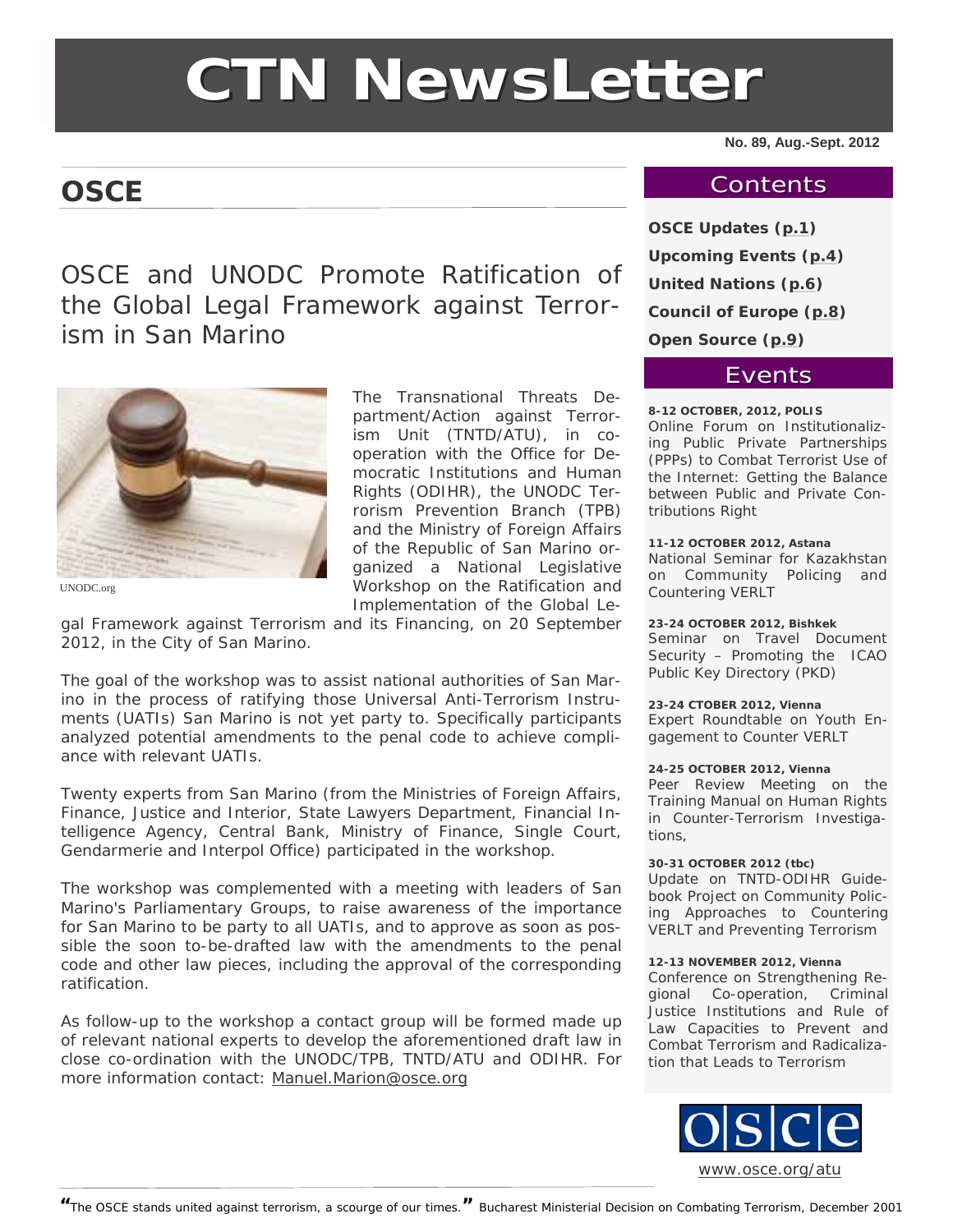



#### **OSCE**

# 2012 Human Dimension Implementation Meeting (HDIM) Discusses the Protection of Human Rights in the Fight against Terrorism

The HDIM is organized annually by ODIHR as a platform for OSCE participating States, Partners for Cooperation, civil society, international organizations and OSCE structures to take stock of the implementation of the human dimension commitments, discuss associated challenges, share good practices and make recommendations for further improvements.

On 26 September 2012, discussion focused on the implementation of human dimension commitments related to the fight against terrorism, underlining the need for enhanced efforts to protect and respect human rights in the anti-terrorism context.

The Head on Anti-Terrorism Issues of the OSCE Secretariat, Thomas Wuchte, took part in the meeting and delivered a statement in *Working Session 5 Protection of Human Rights and Fighting Against Terrorism*, underlining that human rights are an integral part of security and guide all OSCE dimension's action against terrorism.

For more information, please contact Lucile. Sengler@odihr.pl

# OSCE facilitates Uzbek Travel Document Security Expert Visit to **Singapore**



From 30 July to 2 August 2012, the Project Co-ordinator in Uzbekistan (PCUz) and the TNTD/ATU co-organized a study visit for Uzbek experts to Singapore as part of continuous efforts to enhance Travel Document Security.

During the visit, the Uzbek experts held meetings with the Operator of the International Civil Aviation Organization (ICAO) Public Key Directory (PKD) – a multilateral database which offers border control authorities access to the latest data of electronic passports.

The delegation also visited the Immigration and Checkpoints Authority of Singapore to learn practices and exchange experience on the introduction as well as handling and issuing of na-

tional identity and travel documents. The visit helped to further enhance the understanding of Uzbek experts on the PKD infrastructure and to build confidence on their way to joining the ICAO PKD.

The delegation composed of eight members of the government Inter-Agency Working Group responsible for improving the National Passport System and included senior representatives from the National Security Council under the President, Cabinet of Ministers, State Personalization Centre, National Security Service, Ministry of Internal Affairs, and Ministry of Foreign Affairs.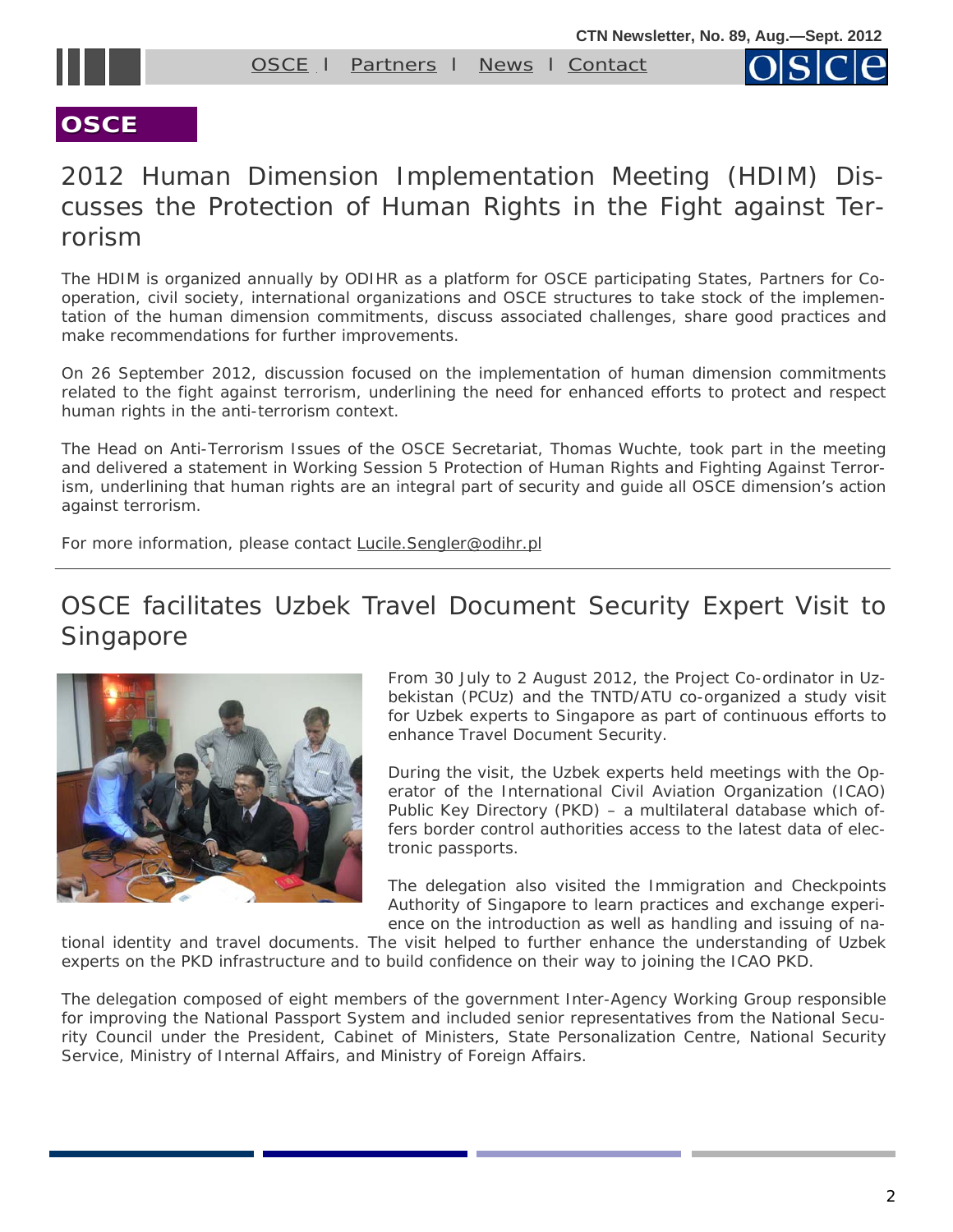

#### **OSCE**

The visit was organized within the framework of the PCUz`s project on assistance to the Government of Uzbekistan in supporting its efforts to improve the National Passport System and to introduce a new biometric passport in compliance with the host country's international commitments.

For more information contact [Otabek.Rashidov@osce.org](mailto:Otabek.Rashidov@osce.org)

# ODIHR Supports Tajik Law Enforcement Institutions in Developing a Targeted Training on Human Rights and Counter-Terrorism

On 21-24 August 2012, the ODIHR Human Rights and Anti-Terrorism Programme and the OSCE Office in Tajikistan conducted a curriculum development workshop with representatives from the Ministry of Internal Affairs' Academy and Training Center as well as the Higher School of the State Committee on National Security of Tajikistan to discuss and review the elaboration of a curriculum on the protection of human rights while countering terrorism. This course is currently being developed by a working group, established in June 2011 and composed of representatives from these institutions, with the support of ODIHR.

The workshop took place in the framework of ODIHR Project in Tajikistan aimed at strengthening the law enforcement training institutions' capacities to design sustainable training programmes on human rights and anti-terrorism. It followed previous activities organized within this project since January 2011.

For more information, please contact [Lucile.Sengler@odihr.pl](mailto:Lucile.Sengler@odihr.pl)

# Third Online Forum on Right Wing Violent Extremism/Terrorist Use of the Internet: Emerging Patterns and Differences Concludes

On 17-21 September 2012, TNTD/ATU in co-operation with TNTD/Co-ordination Cell conducted the third Online Expert Forum on Terrorist Use of the Internet focusing on "*Right Wing Violent Extremism/ Terrorist Use of the Internet: Emerging Patterns and Differences*" on POLIS.

A total of 30 experts discussed how right-wing violent extremists/terrorists use the Internet, how it differs from other terrorist use of the Internet, and what potentially effective responses are. Key observations included that while there were similarities between several forms of violent extremists' use of the Internet, there were a number of unique characteristics to right wing terrorist/violent extremist use of the Internet. For instance, rather than mirroring established media news outlets to gain credibility, extreme right websites heavily target youth, reflecting a young lifestyle and employing recognisable styles, slogans, and symbols.

This forum's conclusions as well as those from the other three fora will be incorporated into a publication which will highlight the latest trends and responses to terrorist use of the Internet. For more information contact [Ben.Hiller@osce.org](mailto:Ben.Hiller@osce.org)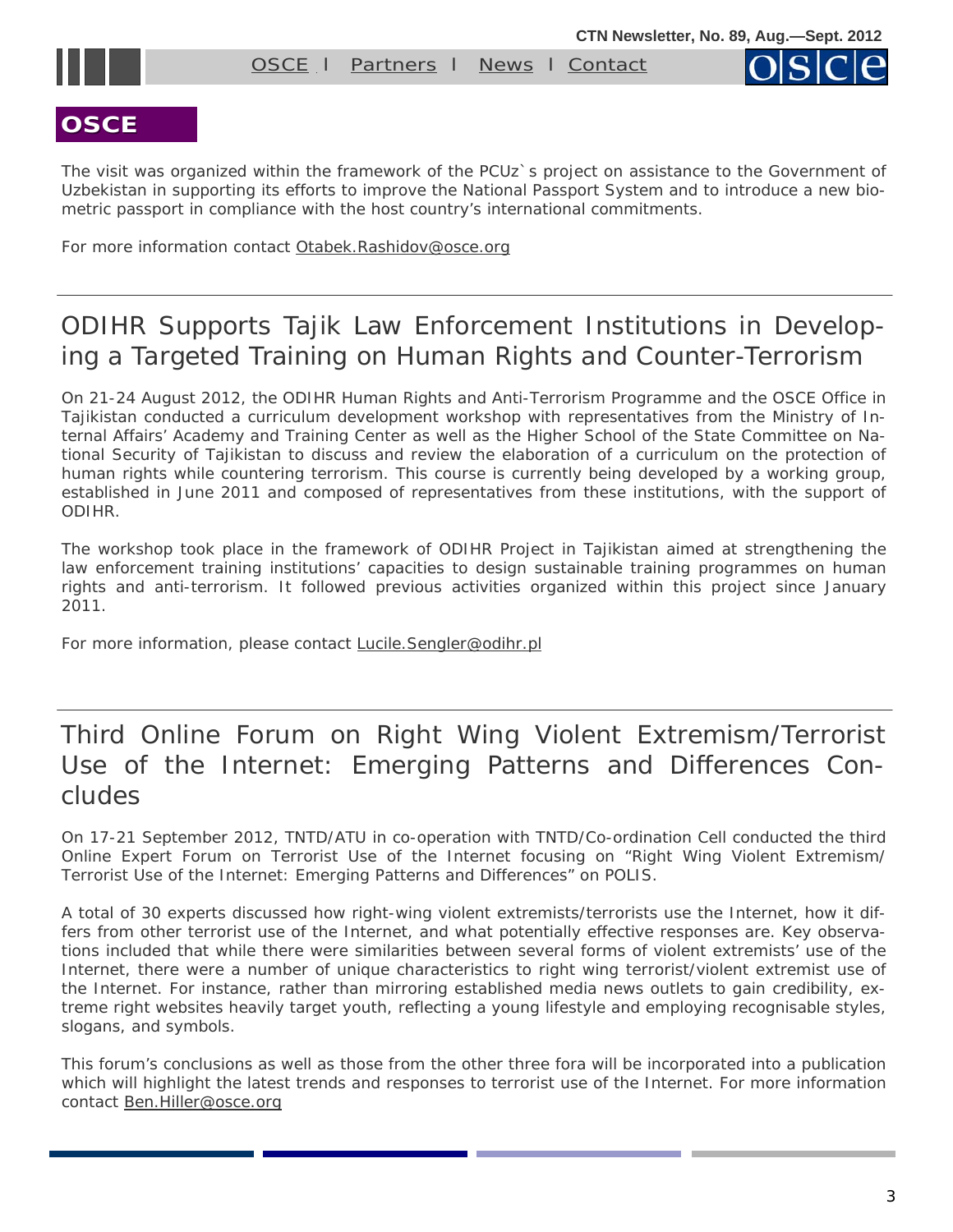<span id="page-3-0"></span>



#### **OSCE**

# Training on Anti-Narco Terrorism for Kosovo Police Officers



From 3 to 7 September 2012, the Department for Security and Public Safety (DSPS) of the OSCE Mission in Kosovo (OMiK) organized a training on *Anti-Narco Terrorism* for 16 Kosovo Police (KP) Officers.

Under the instruction of a senior police officer from the Organized Crime Department of the Turkish National Police, investigators from the KP Directorates for the Investigation of Drug Trafficking, Investigation of Economic Crime and Corruption, Intelligence and Analysis, Counter Terrorism, and KP Task Force were provided with theoretical and practical knowledge on:

- $\square$  The workings of narco-terrorism;
- $\square$  Organised crime networks;
- $\Box$  Pertinent operational and investigation considerations, and
- □ Global threats

A key goal of the training was to equip officers with the skills to confidently apply internationally recognized law enforcement standards to effectively tackle narco-terrorism, and to effectively use principles acquired in the training during future operations.

The training was held at the premises of the Kosovo Academy for Public Safety (KAPS).

#### Events

**Fourth Online Forum on Institutionalizing Public Private Partnerships (PPPs) to Combat Terrorist Use of the Internet: Getting the Balance between Public and Private Contributions Right, 8-12 October, POLIS:** TNTD/ATU in co-operation with TNTD/CC will conduct the fourth Online Expert Forum on Terrorist Use of the Internet on POLIS focusing on effective PPPs. The Forum will examine how balanced public-private partnerships look like, and what the preconditions are. In addition, it will examine how such co-operation can be institutionalised, and how Internet users and civil society can best be involved as third partners. For more information contact [Ben.Hiller@osce.org](mailto:Ben.Hiller@osce.org) 

**National Seminar for Kazakhstan on Community Policing and Countering VERLT, 11-12 October 2012, Astana:** This seminar organized by TNTD/ATU and TNTD/SPMU jointly with the Centre in Astana (CiA) in co-operation with the Ministry of Internal Affairs of Kazakhstan targets a multiagency audience and includes the participation of civil society representatives to promote a multi-dimensional understanding of VERLT and effective policies to tackle this threat, including a discussion of what role community policing can play in the prevention of terrorism. This is the third seminar of its kind following an event in Kyrgyzstan on 4-5 October 2011 and another in Montenegro on 11-12 April 2012. For more information contact Mehdi.Knani@osce.org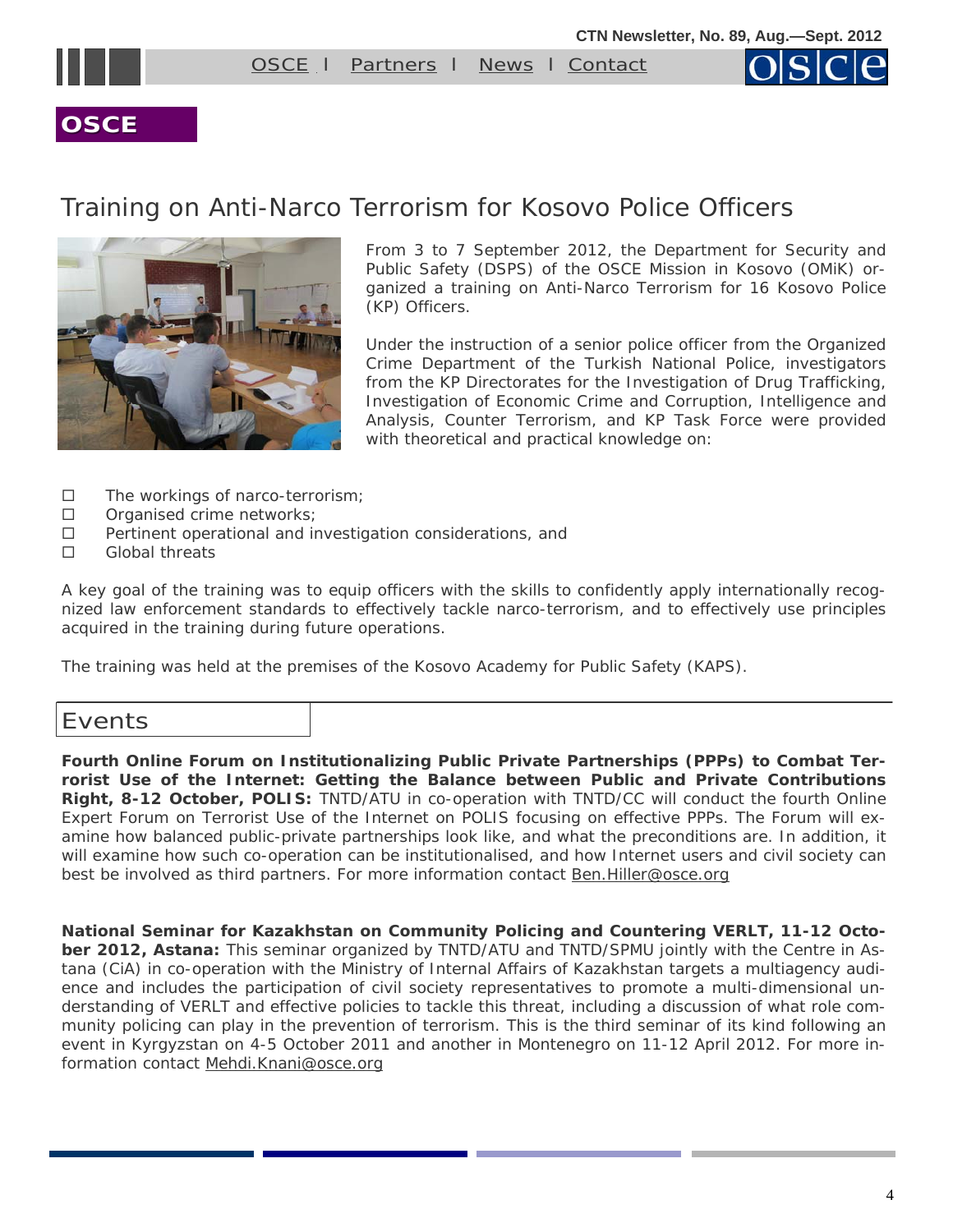[OSCE](#page-0-0) l [Partners](#page-7-0) l [News](#page-8-0) l [Contact](mailto:nemanja.malisevic@osce.org;%20ben.hiller@osce.org)

Events

**Travel Document Security – Promoting ICAO Public Key Directory (PKD):** TNTD/ATU will continue its series of seminars promoting the participation in the International Civil Aviation Organization Public Key Directory (ICAO PKD) as part of comprehensive electronic passport implementation**.** The PKD seminars highlight the advantages of the PKD over other methods to validate ePassport data and informs participants about the administrative, technical and operational details of the ICAO PKD, including basic information about joining. Next seminars: On 23-24 October 2012, the TNTD/ATU in co-operation with the Centre in Bishkek is planning to organize a PKD Seminar in Bishkek for the Kyrgyz Republic. For late November 2012, the TNTD/ATU in co-operation with the OSCE Presence in Albania is tentatively planning to organize a PKD Seminar in Tirana, Albania. For more information contact [Paul.Picard@osce.org](mailto:Paul.Picard@osce.org)

**Expert Roundtable on Youth Engagement to Counter VERLT, 23-24 October 2012, Vienna:** The Expert Roundtable co-organized by the TNTD/ATU and the OSCE Office for Democratic Institutions and Human Rights (ODIHR) will discuss youth engagement to counter violent extremism and radicalization that lead to terrorism (VERLT). It will address both countering VERLT among youth and the role of youth in countering VERLT. The meeting will be held with simultaneous English-Russian interpretation and is intended to bring together government experts, academia, and civil society organizations. We are particularly interested in youth activists and youth representatives. This is the third joint expert roundtable of TNTD/ATU and ODIHR in the field of countering VERLT based on a multi-dimensional approach, following the expert roundtables on preventing women terrorist radicalization and the role and empowerment of women in countering VERLT, respectively held on 12 December 2011 and 12-13 March 2012. For more information contact Mehdi.Knani@osce.org

**Peer Review Meeting on the Training Manual on Human Rights in Counter-Terrorism Investigations, 24-25 October 2012, Vienna**: This new training manual for law enforcement officers is jointly developed by ODIHR Human Rights and Anti-Terrorism Programme and the OSCE Secretariat Transnational Threats Department/Strategic Police Matters Unit. It focuses on the operational aspects of counter-terrorism investigations and their possible impact on human rights. For more information, please contact [Lucile.Sengler@odihr.pl](mailto:Lucile.Sengler@odihr.pl)

**Update on TNTD-ODIHR Guidebook Project on Community Policing Approaches to Countering VERLT and Preventing Terrorism, 30-31 October 2012 (tbc), venue (tbd):** TNTD and ODIHR are planning to hold an expert meeting to review a first consolidated draft of their joint Guidebook on "Preventing Terrorism and Countering Violent Extremism and Radicalization that Lead to Terrorism: a Community Policing Approach". Participants will be provided with a working copy of the draft a week in advance of the meeting. Discussions will be held in English only. The registration of governmental and non-governmental experts in the online discussion forum established in support of the project is still possible at any time. The online forum (http://polis.osce.org/events/details? item\_id=3940&lang\_tag=EN&qs=) is meant to facilitate the sharing of information and experiences with the project as well as peer-review along the drafting process. For more information contact [Me](mailto:Mehdi.Knani@osce.org)[hdi.Knani@osce.org](mailto:Mehdi.Knani@osce.org)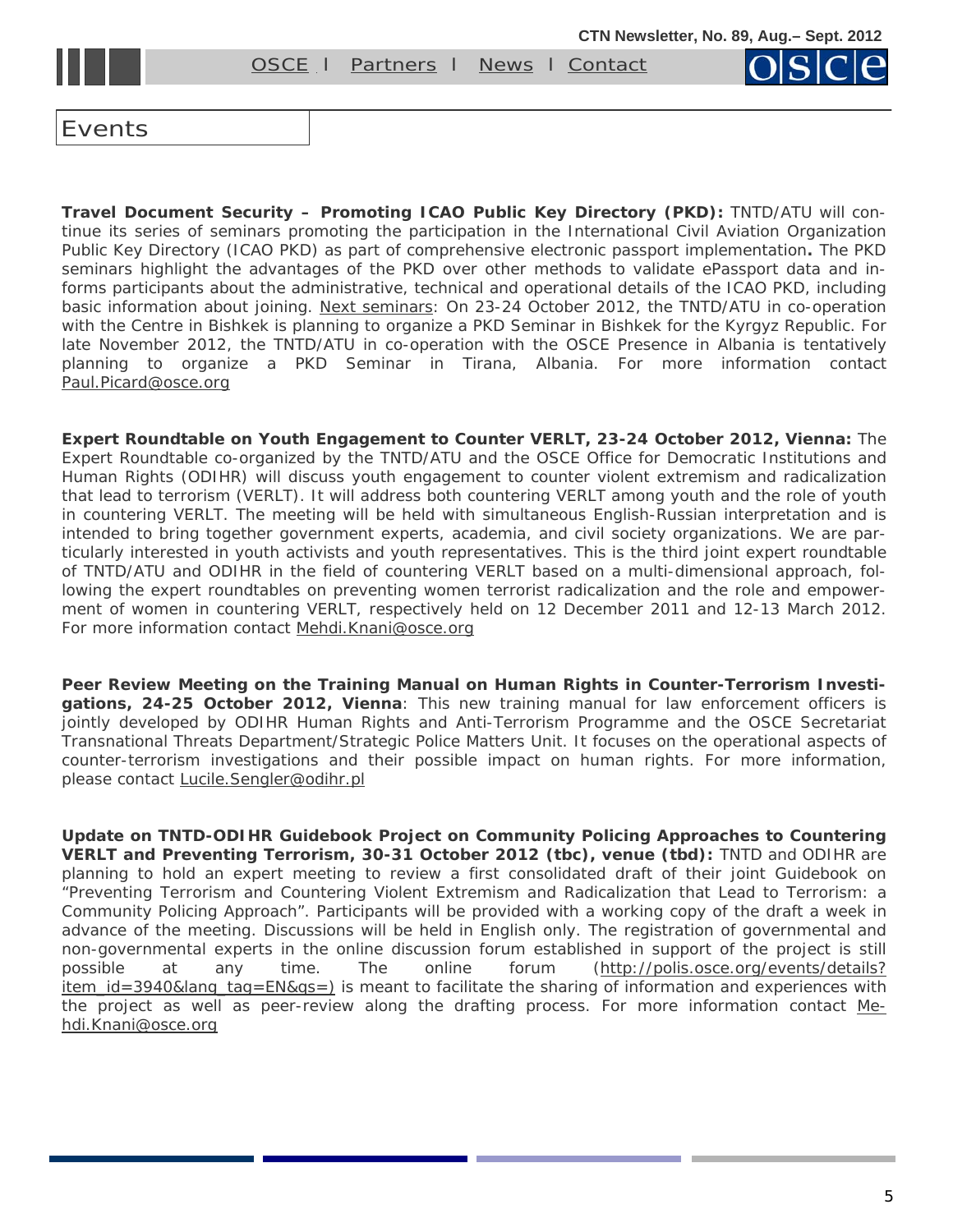[OSCE](#page-0-0) l Partners l [News](#page-8-0) l [Contact](mailto:nemanja.malisevic@osce.org;%20ben.hiller@osce.org)

#### <span id="page-5-0"></span>Events

**Conference on Strengthening Regional Co-operation, Criminal Justice Institutions and Rule of Law Capacities to Prevent and Combat Terrorism and Radicalization that Leads to Terrorism, 12-13 November 2012, Vienna:** This conference will encourage efforts as well as increase awareness and international capacity to uphold the rule of law, while protecting and promoting human rights within a counter-terrorism context, by instituting adequate criminal offences, criminal procedure tools and law enforcement capacities. The primary result expected from this initiative is to provide participants with an increased understanding and knowledge on how national authorities, local administrations, and local civil society organizations can effectively contribute to the prevention of terrorism – including violent extremism and radicalization that lead to terrorism by promoting the rule of law and strengthening cooperation to bring terrorists to justice. One desired key outcome of this conference will be to formulate concrete suggestions, including how to best achieve a co-ordinated delivery of pertinent technical assistance to requesting States, and how the OSCE can support this endeavour through its executive structures, including field operations. For more information contact [Ben.Hiller@osce.org](mailto:Ben.Hiller@osce.org) 

#### **UN News UN News**

# Beijing Instruments for Aviation Security Topic of High-Level Conference at ICAO

From 12-14 September 2012 the International Civil Aviation Organization (ICAO) hosted a High Level Conference on Aviation Security (HLCAS), the first conference on the topic since 2002. The overarching goal of the Conference was promoting the expedited ratification of the Beijing Convention on the Suppression of Unlawful Acts Relating to International Civil Aviation and the Protocol Supplementary to the Convention for the Suppression of Unlawful Seizure of Aircraft (Beijing Protocol), both adopted in 2010 as a response to the Christmas Day 2009 airline bombing attempt on Northwest Airlines Flight 253.

The treaties are very comprehensive in nature and contain elements relating to OSCE programmes on rule of law, travel document security, border management, policing, arms control, freedom of movement and migration, human rights and cyber/ICT. Globally speaking, the Beijing Instruments form part of the 18 universal anti-terrorism instruments, seven of which deal directly or indirectly with aviation security. Currently the Convention is signed by 24 States and the Protocol by 26. The treaties come into force when 22 States ratify either of them; currently one non-OSCE State, namely St. Kitts & Nevis, has ratified the Convention.

The event attracted 526 participants from 129 States and 126 participants from 24 observer organizations, including the OSCE, which gave an intervention during the Agenda Item dealing with The Role of the Machine Readable Travel Document Programme (MRTD), Advance Passenger Information (API) and Passenger Name Record (PNR). The global conference was preceded by Regional Conferences on Aviation Security in all global regions, including in Moscow for Europe.

For more information please contact [Christopher.Hornek@osce.org](mailto:Christopher.Hornek@osce.org) and [Paul.Picard@osce.org](mailto:Paul.Picard@osce.org)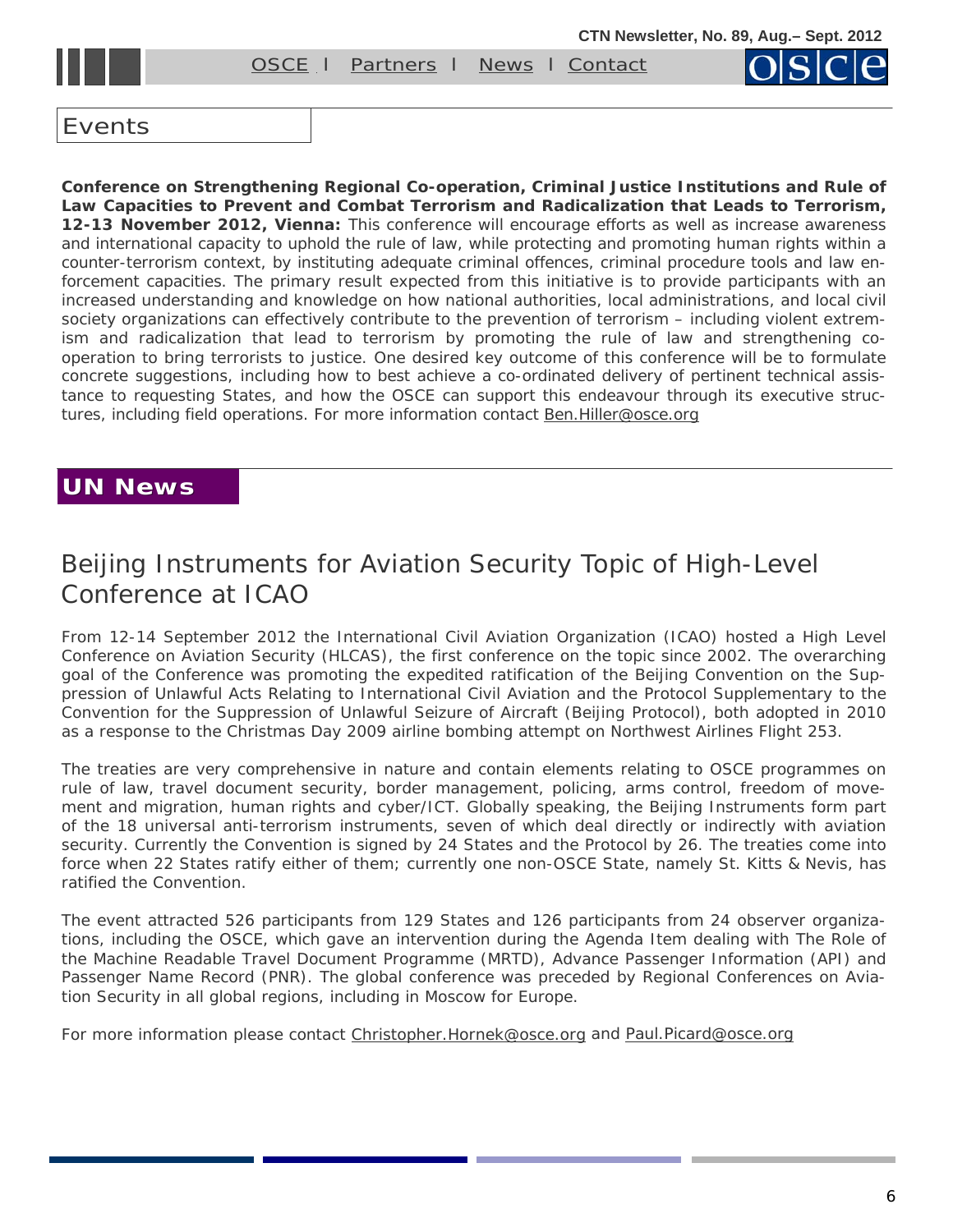



#### **UN News UN News**



#### New Technical Tool on Countering the Use of the Internet for Terrorist Purposes

The United Nations Counter-Terrorism Implementation Task Force (CTITF) Working Group on Countering the Use of the Internet for Terrorist Purposes under the auspices of the UNODC, has developed a technical tool on what instruments (laws and conventions), programmes, resources, as well as technical means are used to counter the use of the Internet for terrorist purposes and identify areas where future engagement may be necessary. The OSCE contributed during the drafting process. The technical tool can be accessed [here](http://www.google.at/imgres?imgurl=http://www.un.org/en/terrorism/ctitf/images/sg-symposium-cover-large.jpg&imgrefurl=http://www.un.org/en/terrorism/ctitf/reportsandpubs.shtml&usg=__l9NackjsmqAcS4VAlUschGP0t98=&h=259&w=200&sz=21&hl=en&start=28&zoom=1&tbnid) 



#### New Online Tool to Support Counter-Terrorism Efforts at the Border

The UN Counter-Terrorism Implementation Task Force (CTITF) Working Group on Border Management Relating to Counter-Terrorism has published an online compendium of legal instruments, standards and recommended practices relating to border-management. Specifically the compendium, is a unique, comprehensive point of reference for Member States and staff members, containing over 300 resources which have been submitted by a dozen UN and international organizations including the OSCE whose work encompasses aspects of border security. It is accessible through a user-friendly database and covers a wide variety of border management issues from the movement and mobility of people to early warning and alert systems. The compendium can be accessed here

#### UN Sanction Lists

- $\Box$  The Chairman of the Committee established pursuant to resolution 1988 (2011) regularly conveys changes to the Committee's list of individuals and entities subject to the assets freeze, travel ban and arms embargo set out in paragraph 1 of Security Council resolution 1988 (2011) adopted under Chapter VII of the Charter of the United Nations. An updated version of the 1988 Sanctions List is accessible in XML, PDF and HTML formats on the [Committee's website](http://www.un.org/sc/committees/1988/list.shtml)
- The Secretariat of the Security Council Committee pursuant to resolutions 1267 (1999) and 1989 (2011) regularly conveys updates to the Committee's list of individuals and entities subject to the assets freeze, travel ban and arms embargo set out in paragraph 1 of Security Council resolution 1989 (2011) adopted under Chapter VII of the Charter of the United Nations. An updated version of the Al-Qaida Sanctions List is accessible in XML, PDF and HTML formats on the [Committee's](http://www.un.org/sc/committees/1267/aq_sanctions_list.shtml.)  [website](http://www.un.org/sc/committees/1267/aq_sanctions_list.shtml.)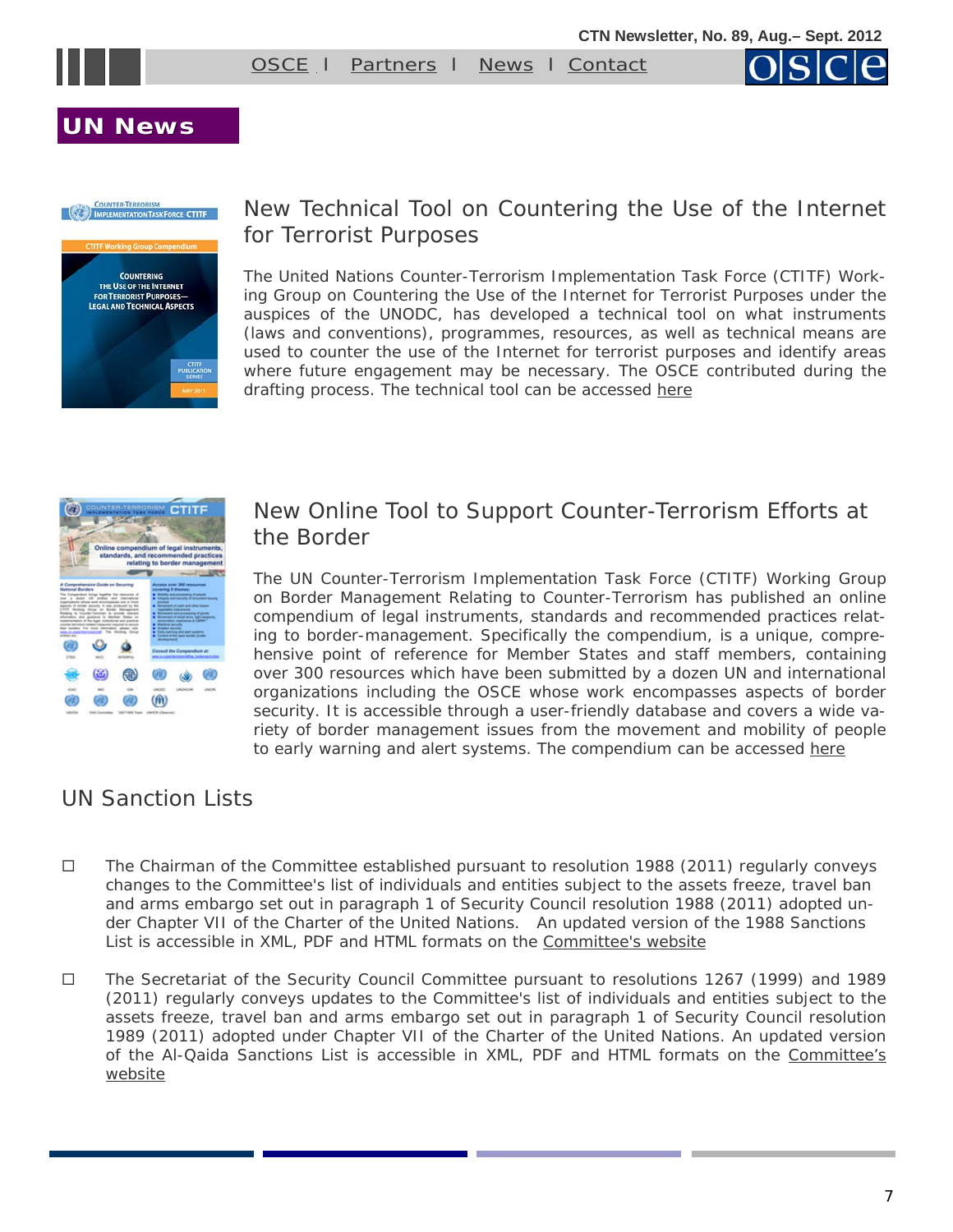<span id="page-7-0"></span>



**CoE News CoE News**

#### Council of Europe Conventions

- On 20 August 2012 Belgium ratified the *Convention on Cybercrime (ETS No. 185)*.
- On 11 September 2012 Switzerland signed the *Council of Europe Convention on the Prevention of Terrorism (CETS No. 196)*.
- On 20 September 2012 Austria signed the *Second Additional Protocol to the European Convention on Mutual Assistance in Criminal Matters (ETS No. 182)*.
- On 20 September 2012 Croatia, Greece, Hungary, Lithuania, Romania and Ukraine signed the *Third Additional Protocol to the European Convention on Extradition (CETS No. 209)*.
- On 20 September 2012 Albania, Armenia, Austria, Hungary, Latvia, Luxembourg, Poland, Romania, Serbia, Slovenia, Sweden and Ukraine signed the *Fourth Additional Protocol to the European Convention on Extradition (CETS No. 212)*.

#### Council of Europe Events

#### **Restricted Group of Experts on International Co-operation (PC-OC Mod)**

At its  $14<sup>th</sup>$  meeting on 26-28 September 2012 in Strasbourg the PC-OC Mod, the working group of the Committee of Experts on the Operation of European Conventions on Co-Operation in Criminal Matters (PC-OC), which focuses on improving the efficiency of international co-operation in criminal matters, discussed among other topics: Guidelines on practical measures to improve co-operation in respect of transfer of proceedings, the feasibility of developing guidelines on the use of videoconferences and judgments 'in absentia', and the possibility of retrial.

#### **Committee of Experts on the Evaluation of Anti-Money Laundering Measures and the Financing of Terrorism (MONEYVAL)**

The Joint MONEYVAL - Eurasian Group on Combating Money Laundering and Financing of Terrorism (EAG) Workshop on the Review of the Financial Action Task Force (FATF) Standards took place on 19 – 21 September 2012, in Strasbourg. During this meeting the participants reviewed and discussed the revised FATF standards. Moreover, countries of MONEYVAL and EAG were briefed on the most important changes to the new FATF recommendations and their implications for policy makers, including on the standards relating to terrorist financing.

#### **J**

#### **udgments of the European Court of Human Rights**

In August-September 2012, the European Court of Human Rights delivered several judgments relevant to counter-terrorism issues i.e. Umirov v. Russia (no. 1745/11), Kirlangiç v. Turkey (no. 30689/05). The judgment of 10 April 2012 in the case of Babar Ahmad and Others v. The United Kingdom nos. 24027/07, 11949/08 and 67354/09 has become final as of 24 September 2012 following the rejection by the Grand Chamber.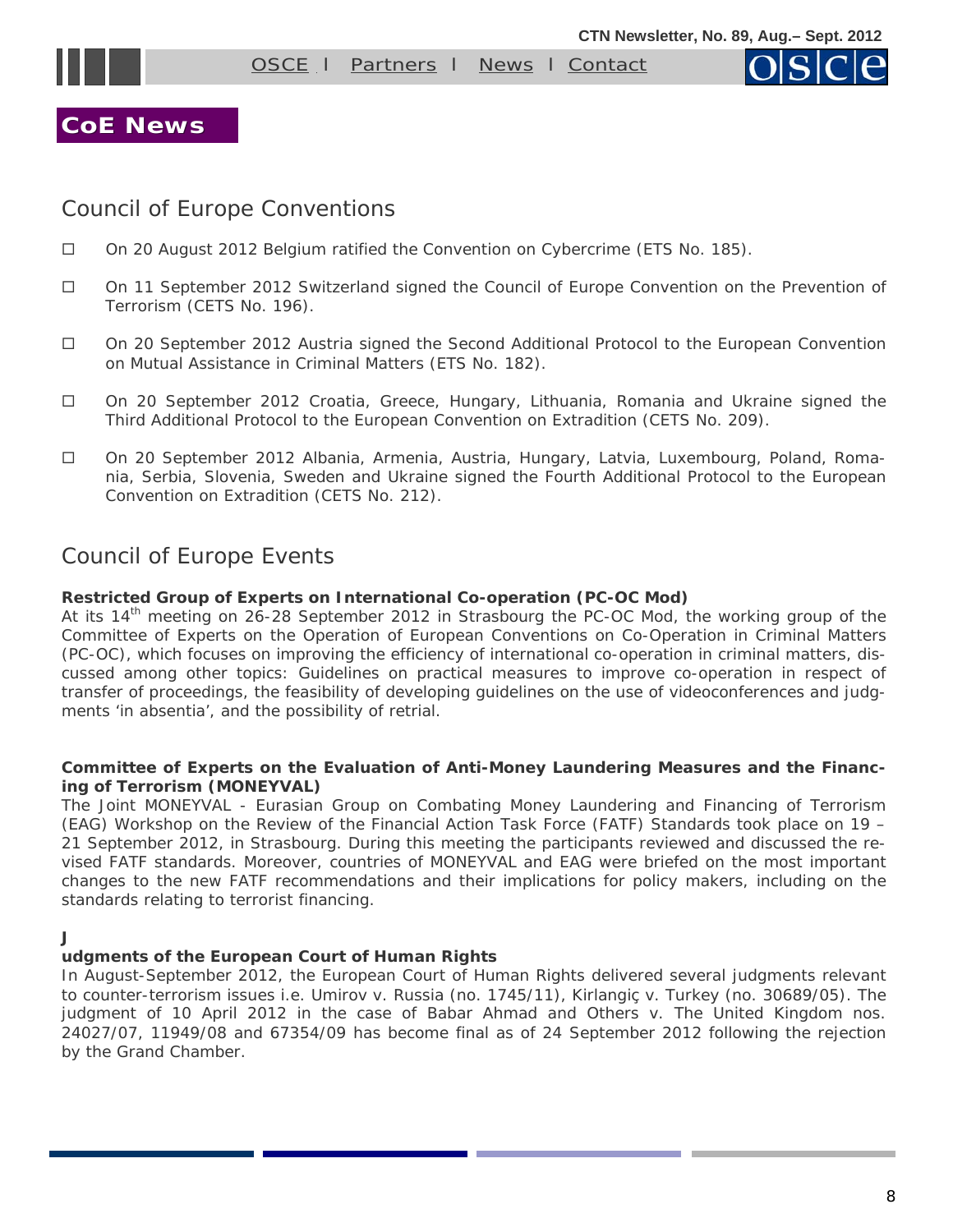

#### <span id="page-8-0"></span>Forthcoming Events

- $\Box$  The 4<sup>th</sup> meeting of the Group of Parties to the Council of Europe Convention on the Prevention of Terrorism [CETS No. 196] will take place in Strasbourg on 14 November 2012.
- $\Box$  The 23<sup>rd</sup> meeting of the Committee of Experts on Terrorism (CODEXTER) will take place in Strasbourg on 15-16 November 2012.
- $\Box$  The 40<sup>th</sup> Plenary meeting of the Committee of Experts on the Evaluation of Anti-Money Laundering Measures and the Financing of Terrorism (MONEYVAL) will be held in Strasbourg on 3 – 7 December 2012.

For more information on the Council of Europe activities against terrorism, please consult [www.coe.int/](http://www.coe.int/terrorism) [terrorism.](http://www.coe.int/terrorism)

#### **Open Source Open Source**

## Russian Federation joins the ICAO PKD

The Russian Federation has become the 33<sup>rd</sup> global participant in the International Civil Aviation Organization (ICAO) Public Key Directory (PKD). The ICAO PKD has been established to support the global interoperability of electronic Passports, by acting as a central broker to manage the exchange of certificates and certificate revocation lists needed to validate passports at the border. This central role is critical to minimise the volume of certificates being exchanged, to ensure timely uploads and to manage adherence to technical standards to ensure interoperability is achieved and maintained.

Within the OSCE framework, 20 participating States and four Partners for Co-operation are now participating in the ICAO PKD. In 2009, when the OSCE TNTD/ATU began its support initiative for the PKD which resulted in MC.DEC/11/09 - there were a total of five participating States and three Partners for Co-operation participating in the ICAO PKD, which represents an increase of 200% in PKD participation since 2009.

To continue promoting participation in the ICAO PKD, TNTD/ATU will continue its series of seminars on the PKD as part of comprehensive electronic passport implementation**.** The PKD Seminars highlight the advantages of the PKD over other methods to validate ePassport data and informs participants about the administrative, technical and operational details of the ICAO PKD, including basic information about joining. The target groups are OSCE non-PKD participating States and their responsible departments in charge for border control and travel document issuance. Two such Seminars are scheduled for the upcoming future, at the end of October in co-operation with the Centre in Bishkek in Bishkek for the Kyrgyz Republic and in late November in co-operation with the Presence in Albania.

For more information please contact [Paul.Picard@osce.org](mailto:Paul.Picard@osce.org) and [Christopher.Hornek@osce.org](mailto:Christopher.Hornek@osce.org)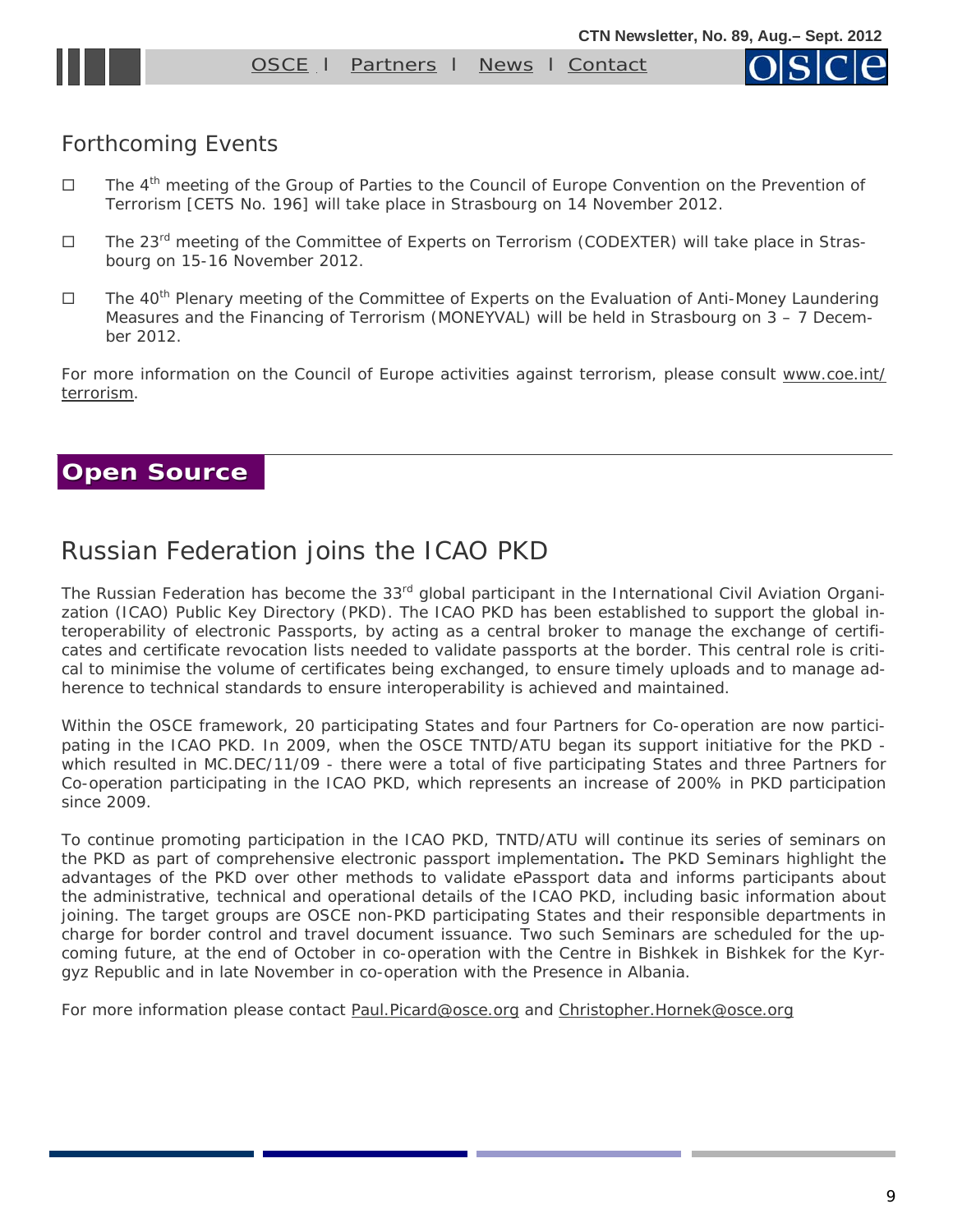



#### **Open Source**

### Foreign Fighters Bring a Global Agenda to Syria

The Jamestown Terrorism Monitor found allegations that foreign-born radical Islamist militants hailing from around the globe are streaming into Syria, were appearing with increasing regularity in media accounts of the conflict in Syria. While reliable assessments of the numbers of foreign fighters active in Syria did not exist, the implications of the emergence of foreign fighter movements in Syria extended beyond quantitative estimates. Foreign fighters tended to be among the most ideologically determined actors on the battlefield. They provided invaluable tactical and operational expertise in critical areas e.g. in constructing and deploying IEDs to engage in light arms skirmishes. Considering the avowed Salafist and radical Islamist orientation of the majority of the foreign fighters in Syria, including many with allegiances to al Qaeda, their presence in that country most certainly signaled an attempt to exploit the conflict to serve a broader, global agenda that extended beyond controlling Damascus. [Read more](http://www.jamestown.org/single/?no_cache=1&tx_ttnews%5Btt_news%5D=39838&tx_ttnews%5BbackPid%5D=588)

#### Defining Terrorism: How Far Have We Come?

Establishing a universally accepted definition of terrorism remained a work in progress, according to Ben Saul writing for the ISN Network. While the world had managed to successfully pursue many practical counter-terrorism measures, the failure to define terrorism continued to hinder maximally effective global co-operation. Moral ambiguity and political incoherence persisted at the heart of global counterterrorism, not least because political agreement on the morality and legitimacy of certain types of political violence was still lacking. While some headway had been made, an ultimately successful definition would have to walk a fine line. It would have to reconcile political expediency with international law. [Read more](http://www.isn.ethz.ch/isn/Digital-Library/Special-Feature/Detail?lng=en&id=152680&contextid774=152680&contextid775=152677&tabid=1453318216)

#### Q&A: Anti-Islam film

The BBC has created a Q&A section on the Anti-Islam film that resulted in thousands protesting across the Middle East, North Africa and Asia over the past month. It answers questions about what is in the film and why it has enraged so many people and who may be behind the film. Read more

#### Terrorists killed U.S. ambassador to Libya: Panetta

Reuters reported on 27 September 2012, that according to U.S. Defense Secretary, Leon Panetta, terrorists killed the U.S. ambassador to Libya and three other embassy staff during attacks on the U.S. Consulate in Benghazi, but an ongoing investigation into the attack would have to determine which group was involved and whether it had links to al Qaeda. There had been differing views whether the attack had been planned in advance or was opportunistic, taking advantage of mob violence over an anti-Islam film made in the United States. [Read more](http://www.reuters.com/article/2012/09/27/us-libya-usa-investigation-idUSBRE88Q1JW20120927)